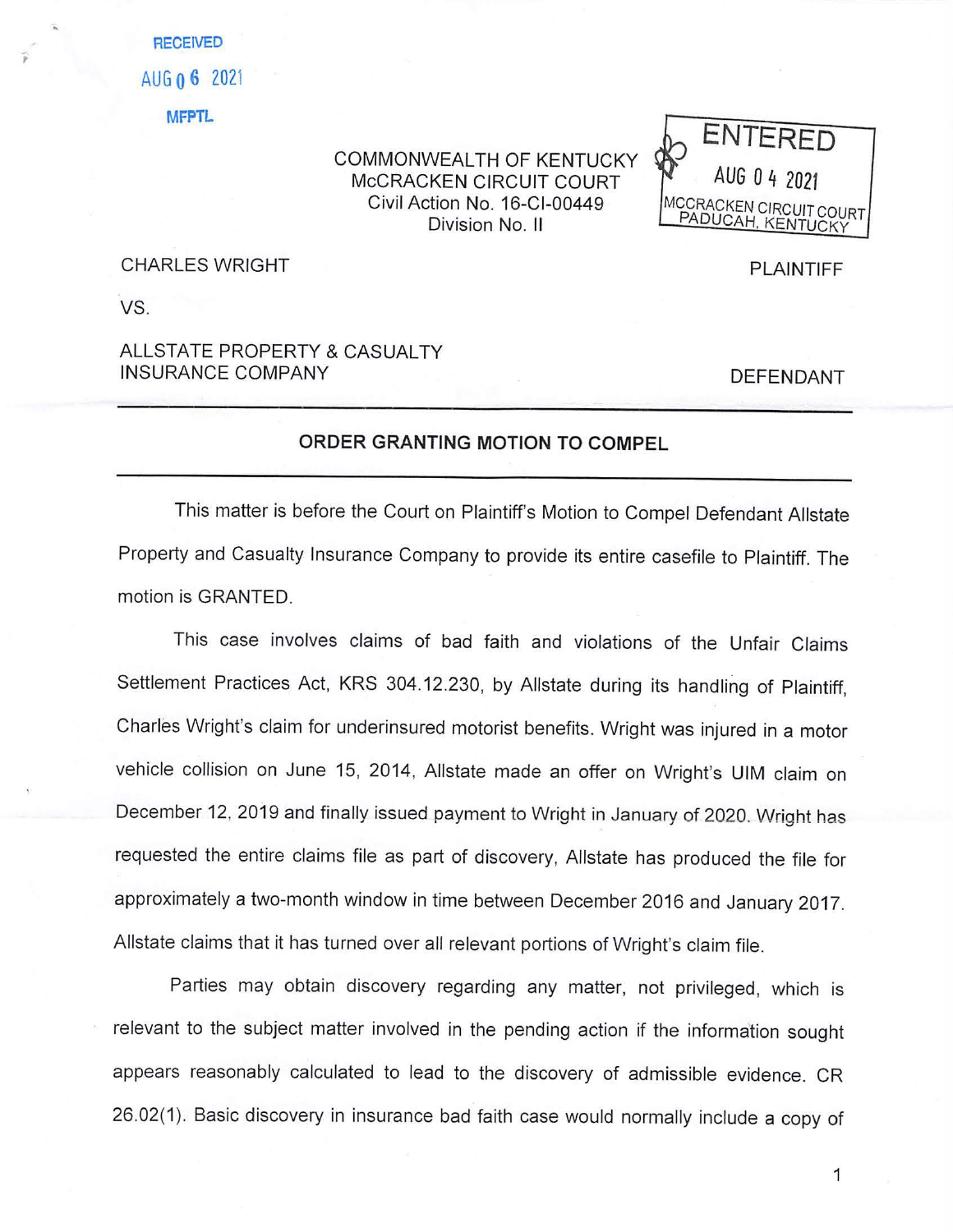the insurance company's claim file. In first-party bad faith insurance claims, the entire file is typically discoverable by the plaintiff because the insurance file is created on behalf of the insured. Shaheen v. Progressive Cas. Ins. Co., 2012 U.S. Dist. WL 364.4817 (W.D. Ky. March 2, 2012). The "entire file" includes the portions of file created after the bad faith claim in this action was initiated. If the Defendant believes that a particular document is protected by attorney-client privilege or is attorney work product, the Defendant may petition the court for a protective order excluding that document from discovery.

IT **IS HEREBY ORDERED** that the Plaintiffs motion to compel discovery is **GRANTED,** and Defendant shall furnish the requested materials to the Plaintiff no later than thirty days from the entry of this Order.

**ENTERED** this  $\mathcal{D}$  day of July 2021.

**W. A. KITCHEN,' JUDGE**  McCracken Circuit Court Division No. <sup>11</sup>

#### CLERK'S CERTIFICATE

The foregoing Order was entered this  $\overline{\mathcal{L}}$  day of <del>July</del>, 2021, and copies were CLERK'S CERTIFICATE<br>The foregoing Order was entered this  $\frac{11}{1}$  day of <del>July</del>, 2021, and copies<br>Cuccuraties to the following:<br>Cuccuration

Hon. Phillip G. Fairbanks Hon. M. Austin Mehr 201 West Short Street, Suite 800 Lexington, KY 40507 Co-Counsel for Plaintiff

Hon. David Oakes 730 Clark Street Paducah, KY 42003

...

*i*